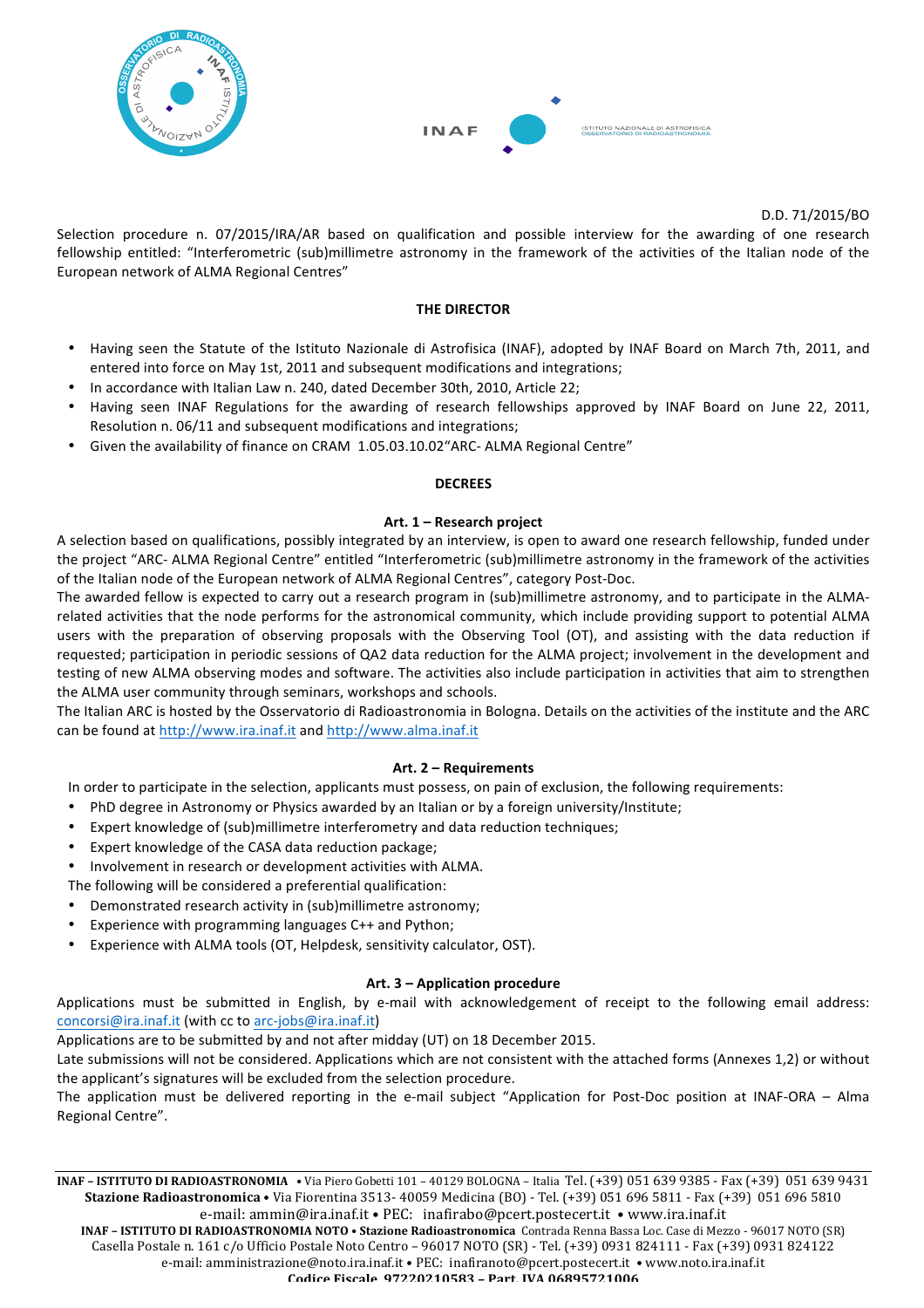



!!!!!!!!! !!!!!!!!!!!!!!!!!!!!!!!!!! !!!!!! The applicant must state clearly and precisely in the application form (Annex 1), under his/her own responsibility, aware that false declarations are punishable by law and that the Administration will carry out random checks on the accuracy of the declarations made by candidates:

- name(s) and surname, date and place of birth, nationality, place of residence and address for correspondence;
- that s/he satisfies the requirements described in article 2 of this Call:
- that s/he is aware of and is not ineligible under any of the restrictions described in article 4 of this Call.

The lack of any of the above mentioned declarations will determine the exclusion from the selection procedure for incomplete application.

For the selection purposes:

- the applicants shall directly state any academic qualifications in the application form (Annex 1);
- EU citizens and non-EU citizens resident outside Italy shall directly state in the application form (Annex 1) any academic qualifications and, if successful, must produce original or suitably certified copies of academic qualifications obtained outside Italy.

The following documents have to be submitted:

- Annex 1 "Application form";
- Curriculum vitae, signed and dated by the applicant, which should include evidence of possession of the titles and the skills required to carry out the research as well as a list, if applicable, of grants and fellowships held in the past and a statement of research interests;
- Annex 2, signed and dated by the applicant:
- copy of a valid identity document (ID card or passport);
- list of publications:
- any other qualification, working task, research activity for public and private institutions and publications that the applicant deems appropriate to submit.

## Candidates should also arrange for two letters of recommendation by persons familiar with their work, to be sent separately to the email address concorsi@ira.inaf.it (with cc to arc-jobs@ira.inaf.it), before the deadline.

Applicants are admitted for selection with reservation. The Head of the procedure may - at any time - exclude an applicant from the selection procedure notifying him/her by e-mail, for the following reasons:

- submission of the application after the deadline;
- failure to sign the application;
- failure to sign the scientific and professional curriculum;
- lack of requisites indicated in point 2 of the notice;
- any other case of violation of the provisions of the notice.

Should the reasons for exclusion be ascertained after completion of the selection process, the Head of the procedure decrees the loss of all rights deriving from participation in the selection procedure; similar loss of rights will be applied to applicants providing any false statements or documents.

INAF accepts no responsibility for lost applications or documents where this is due to the applicant having provided incorrect contact details or having failed or delayed in notifying any changes to these details.

# Art. 4 – Ineligibility and incompatibility with other funding

Full professors, associate professors and "ricercatori" in Italian universities and employees of Italian research public institutions are all excluded from entering the competition.

The grant cannot be held at the same time with attendance at academic courses as those that formally give access to a doctorate, as well as with attendance at PhD courses with fellowship.

The grant cannot be held contemporarily with other fellowships of whatever kind, except those awarded with the aim of integrating the training or research activity of the fellowship holder through a period spent abroad.

Aggregation of income from working activities, also part-time, carried out continuously is not accepted. Instead, limited selfemployed occasional work is compatible with the grant, only if this is not prejudicial to the research activity carried out for INAF. This must be authorized in advance by the Director of INAF-Osservatorio di Radioastronomia.

Retired persons are not eligible for Research fellowship.

Also excluded from participation is any person who has carried out Research fellowships under article 22 of Italian Law 240/2010 for a total period exceeding six years, including extensions, but excluding the periods in which the grant has been held in

**INAF – ISTITUTO DI RADIOASTRONOMIA • Via Piero Gobetti 101 – 40129 BOLOGNA – Italia Tel. (+39) 051 639 9385 - Fax (+39) 051 639 9431 Stazione Radioastronomica • Via Fiorentina 3513- 40059 Medicina (BO) - Tel. (+39) 051 696 5811 - Fax (+39) 051 696 5810** 

e-mail: ammin@ira.inaf.it • PEC: inafirabo@pcert.postecert.it • www.ira.inaf.it **INAF – ISTITUTO DI RADIOASTRONOMIA NOTO • Stazione Radioastronomica Contrada Renna Bassa Loc. Case di Mezzo - 96017 NOTO (SR)** Casella Postale n. 161 c/o Ufficio Postale Noto Centro - 96017 NOTO (SR) - Tel. (+39) 0931 824111 - Fax (+39) 0931 824122 e-mail: amministrazione@noto.ira.inaf.it • PEC: inafiranoto@pcert.postecert.it • www.noto.ira.inaf.it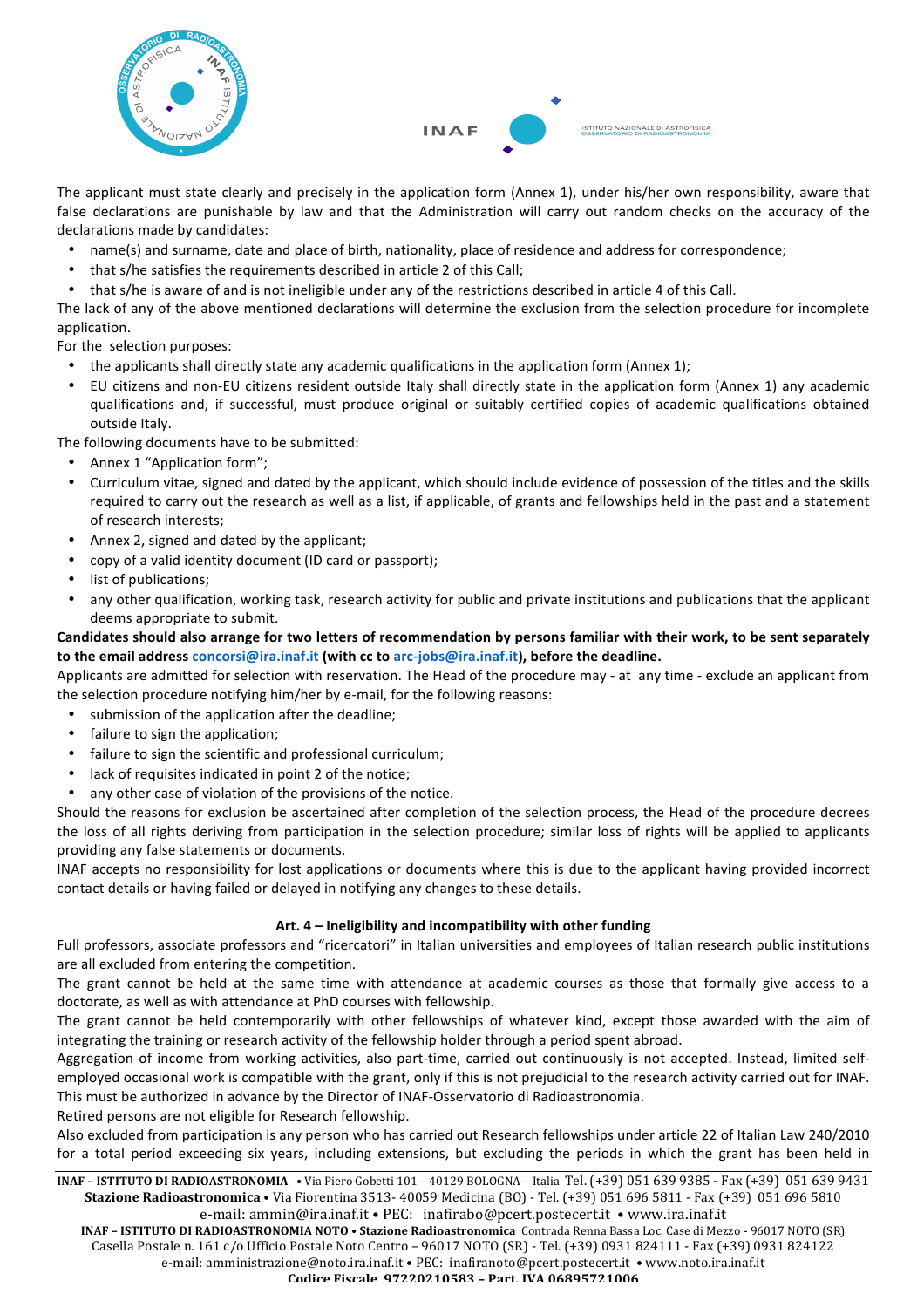



coincidence with doctoral studies up to the maximum legal time limit of the course and excluding periods of maternity leave or sick leave, in accordance with current legislation.

## Art. 5 – Duration of the Research fellowship

The Research fellowship is expected to begin on 1st March 2016, and will end after 2 years. The exact initial date could be delayed within reason if required by the completion of administrative procedures and/or for the cases mentioned in art. 10 of this call. A third year is possible depending on performance, and availability of funding.

### Art. 6 – Host Institution

The fellow will carry out the research at INAF Osservatorio di Radioastronomia Bologna.

### **Art.!7!– Salary!amount**

The gross annual salary will be 28.000,00 Euro. This amount is net of burdens to be charged to INAF Osservatorio di Radioastronomia, social charges and health coverage and will be paid in deferred monthly instalments. Travel expenses are not included and will be covered by the Italian ARC and Osservatorio di Radioastronomia on availability.

Italian fiscal and social security rules will be applied. The recipient of the fellowship will be requested to have a personal accidents and civil liability insurance for the duration of the fellowship.

During the period of obligatory maternity leave the allowance paid by INPS (Italian National Institute for Social Security) is supplemented by INAF up to the total amount of the grant. The period of obligatory maternity leave will not contribute to the duration of the grant foreseen by the contract.

## Art. 8 – Selection Committee and selection procedure

The selection will be performed by a Selection Committee appointed by the Director of INAF Osservatorio di Radioastronomia and is composed of 3 members.

The selection is based on qualifications possibly integrated by an interview. The Selection Committee can establish a short list of the eligible applicants to be interviewed, on the basis of qualifications and documented experience in scientific or technological activities on the specific subject of the research fellowship. All the stages of the selection procedure (e.g. meetings of the Selection Committee, interviews and so on) can be performed also using electronic devices for the communications.

Applicants selected for the interview will be summoned with 15 days notice by e-mail with acknowledgement of receipt, containing the individual score for qualifications.

The total ranking score is 100 points, of which 70 points is the maximum score for qualifications and 30 points is the maximum score for the interview.

At the end of the selection procedure the Selection Committee will draw up the ranked list.

The approval decree of the selection procedure and the ranked list will be published on the following website www.ira.inaf.it

# Art. 9 – Awarding of the fellowship

The highest-ranked candidate will receive written notification of award of the research fellowship.

Within 10 days from receipt of the formal notification of the award she/he must provide a formal declaration of acceptance of the research grant. The declaration will also state that she/he is not subject to any of the exclusion conditions listed in article 4 of this Call.

If the candidate does not provide declaration of acceptance within a time limit of 10 days, she/he will surrender his/her entitlement to the research fellowship and it can be awarded to the next ranked candidate.

Under no circumstances the signing of the contract starts a subordinate employment relationship or ensures any rights to access to permanent INAF staff positions.

### Art. 10 – **Fellowship obligations**

The holder of the fellowship:

• will start the research activity at the date due, as per the contract, at INAF Osservatorio di Radioastronomia, unless prevented by *force majeure* or exceptional circumstances, of which the Director of INAF Osservatorio di Radioastronomia must be timely informed;

**INAF – ISTITUTO DI RADIOASTRONOMIA • Via Piero Gobetti 101 – 40129 BOLOGNA – Italia Tel. (+39) 051 639 9385 - Fax (+39) 051 639 9431 Stazione Radioastronomica • Via Fiorentina 3513- 40059 Medicina (BO) - Tel. (+39) 051 696 5811 - Fax (+39) 051 696 5810** e-mail: ammin@ira.inaf.it • PEC: inafirabo@pcert.postecert.it • www.ira.inaf.it **INAF – ISTITUTO DI RADIOASTRONOMIA NOTO • Stazione Radioastronomica Contrada Renna Bassa Loc. Case di Mezzo - 96017 NOTO (SR)** Casella Postale n. 161 c/o Ufficio Postale Noto Centro - 96017 NOTO (SR) - Tel. (+39) 0931 824111 - Fax (+39) 0931 824122 e-mail: amministrazione@noto.ira.inaf.it • PEC: inafiranoto@pcert.postecert.it • www.noto.ira.inaf.it **Codice Fiscale 97220210583%– Part.%IVA%06895721006**